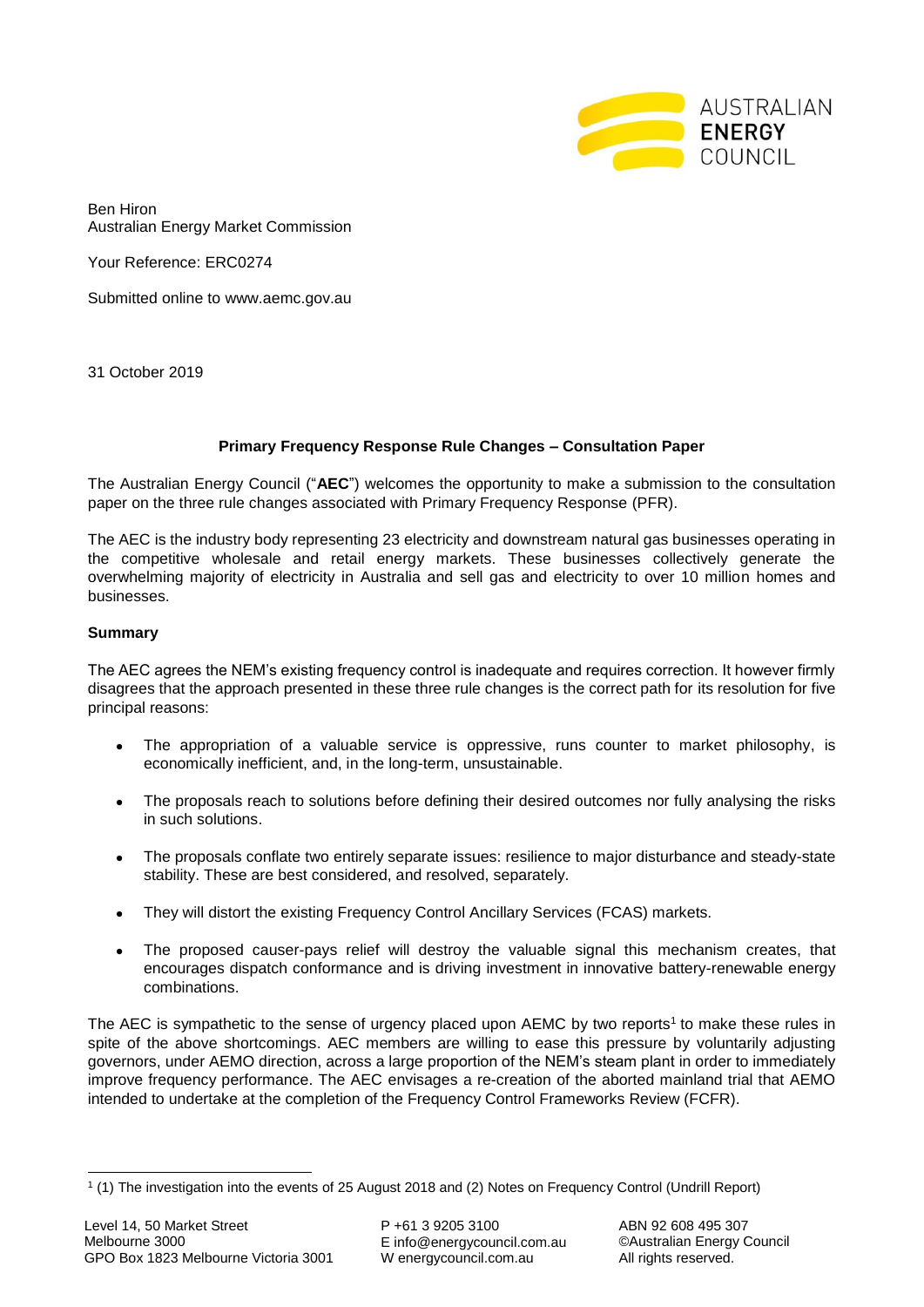The AEC is confident that generators will co-operate closely with a second attempt at a mainland trial of PFR. The purpose of offering such a trial is two-fold:

- To remove the sense of urgency such that the rule changes may be duly considered, along with alternatives; and
- To enable AEMO to oversee the progressive reduction of deadbands in a controlled manner to ensure increased provision of PFR performs as expected without unintended consequences.

#### **Context**

It has been several years since the decline in NEM frequency performance became evident. At the start of 2018 industry expected that the Reliability Panel, through the 2018 Frequency Operating Standard (FOS) review, would set the desired frequency control envelope, and that the AEMC, through the FCFR, would identify the preferred approach for delivery of that envelope. Instead these exercises completed with openended conclusions but as noted in the FCFR executive summary "The key deliverable of this stage of the review is a work plan". This work plan involved major commitments by AEMO to undertake further technical research, including real-world trials, which would be returned to the AEMC and Reliability Panel for completion of their objectives.

That work plan noted short, medium and long-term activities, mostly allocated to AEMO. The long-term commitment included:

"*If necessary the market/incentive-based mechanism for primary frequency control in the normal operating frequency band is further refined for implementation, which could involve:* 

- *development of new frameworks and associated cost-recovery mechanisms*
- *identification of transition pathways from the existing frameworks to new or redesigned mechanisms*
- *revision of associated regulatory frameworks*
- *consideration of the potential to extend the mechanism to contingency frameworks and other system services, such as inertia and fast frequency response*
- *phasing out / terminating any interim solutions that were implemented*."<sup>2</sup>

And, in explaining the urgency context of that work plan:

"*AEMO is undertaking a range of actions in an attempt to:*

- *better understand the drivers of the recently observed deterioration of frequency control performance*
- *reverse this deterioration, or at the very least halt any further deterioration.*

*AEMO advises that there is no immediate need to implement regulatory change to address the deterioration of frequency control performance under normal operation before the results of these short term actions are known, and that current regulatory tools are expected to be adequate to manage frequency performance in a manner consistent with the requirements of the frequency operating standard within this timeframe*." 3

These sensible conclusions represented a compact that had been struck between the AEMC, Reliability Panel, AEMO and industry with a clear plan for a progressive process of research, trial and ultimately market-based solutions. Such a compact provided the AEMC with the confidence to conclude the FCFR in this open-ended

1

<sup>2</sup> FCFR Pg 65

<sup>3</sup> FCFR Pg 58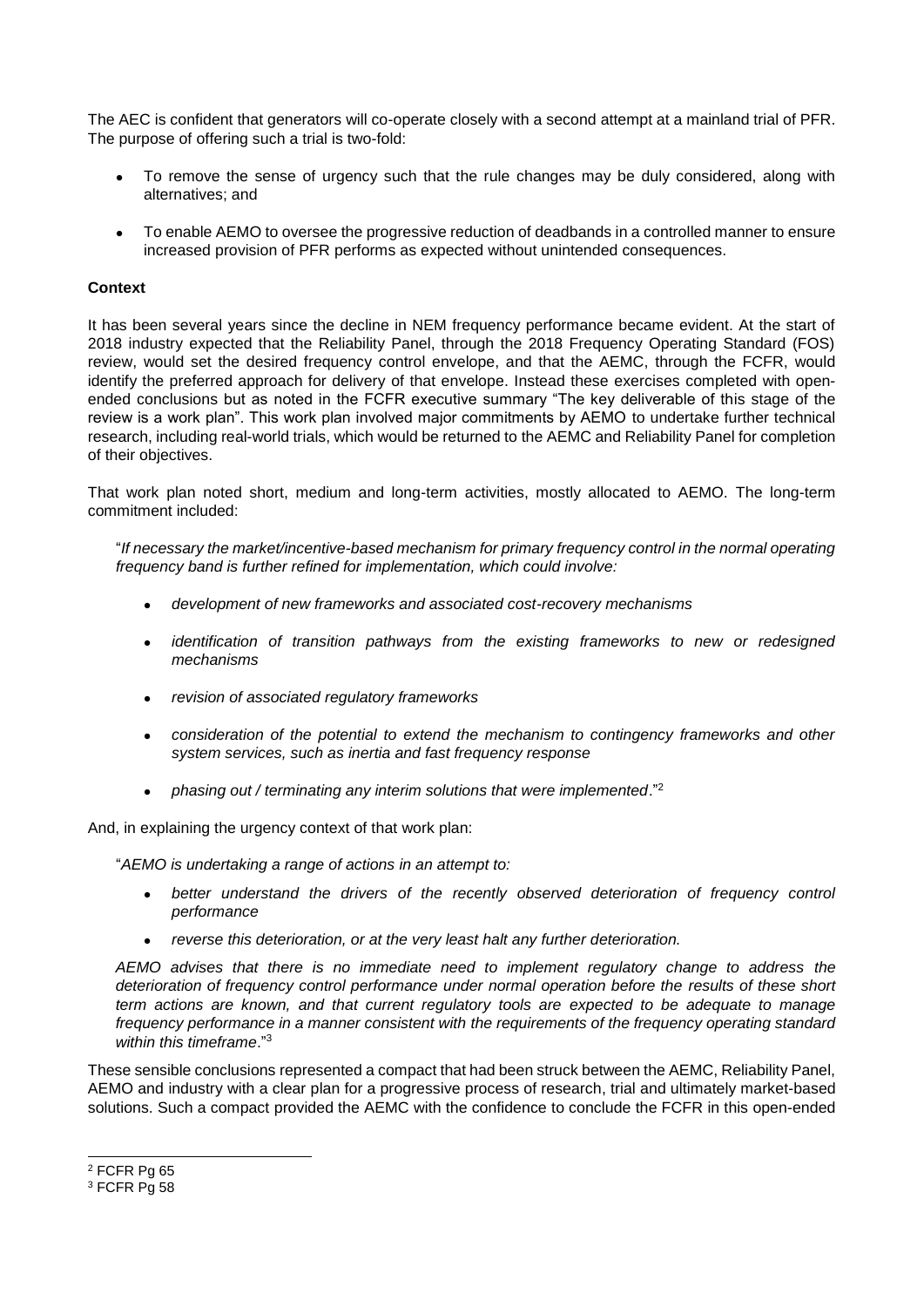manner, trusting that this collaborative work would deliver superior outcomes to any that the AEMC could propose without the benefit of AEMO's impending research.

That research task began in good faith, but within weeks had collapsed, ostensibly due to one event - 25 August 2018.

Since that time, instead of constructive collaborative analysis and trials, AEMO has sought to directly impose upon the market an untested, oppressive and permanent obligation. The industry compact reached in mid-2018 has thus been broken. Had this turn of events been envisaged by the AEMC and Reliability Panel, their reviews would certainly not have concluded in these open-ended ways.

The AEC considers that the best way forward is now for the AEMC and Reliability Panel to take back control of the design of frequency control markets with a view to developing an efficient and economically sustainable model. AEC members' offer to support a voluntarily trial provides a safe window for that development to occur.

# **A Conflation of Two Issues**

It has been difficult for the industry to engage with the ERC0274 solution as its stated purpose has changed through its development. It appears to seek to address two entirely separate issues:

- Resilience, with respect to keeping the system intact following non-credible contingencies such as 25 August 2018; and
- Steady-state stability, with respect to the movement of frequency within the Normal Operating Frequency Band (NOFB) and the purported oscillations identified in the Undrill report.

These are entirely different problems and their analysis and optimal solutions are also entirely different.

For resilience, the appropriate solutions are likely to be a combination of more robust FCAS Contingency Services specification and procurement, supported by a backstop governor requirement with a very wide deadband, say ±500mHz.

For steady-state stability, this requires further complex analysis of a range of matters before progressing, but the most appropriate solution is likely to involve:

- Greater use of the existing secondary control systems, noting AEMO has achieved some preliminary success in 2019 with this:
- Refinement of the FCAS Market Ancillary Services Specification (MASS) to encourage enabled providers to assist NOFB frequency control; and
- Strengthening of the causer-pays mechanism to more sharply penalise non-conformance unsympathetic to frequency, and to provide positive incentives for non-conformance sympathetic to frequency.

# **Urgency – 25 August 2018 event**

This event has been heavily cited as justification in all the rule changes. In the AEC's opinion, the frequency outcomes of this event do not provide direct evidence of an urgent need for mandatory narrow deadband PFR.

Much has been made of the comparison to a separation event on 28 February 2008, with the automatic underfrequency load-shedding of 2018 being linked to a lower level of PFR available. The AEC notes the significant differences between the events:

 The pre-contingent system conditions. Through good fortune, in 2008 there was approximately 4,783 MW of on-line plant headroom south of the separation, whilst in 2018 there was only 235MW in the islanded NSW/Vic region. This headroom was able to absorb the loss of the QNI south flow. The rule changes however instil no requirement for additional headroom, so there is no reason to believe that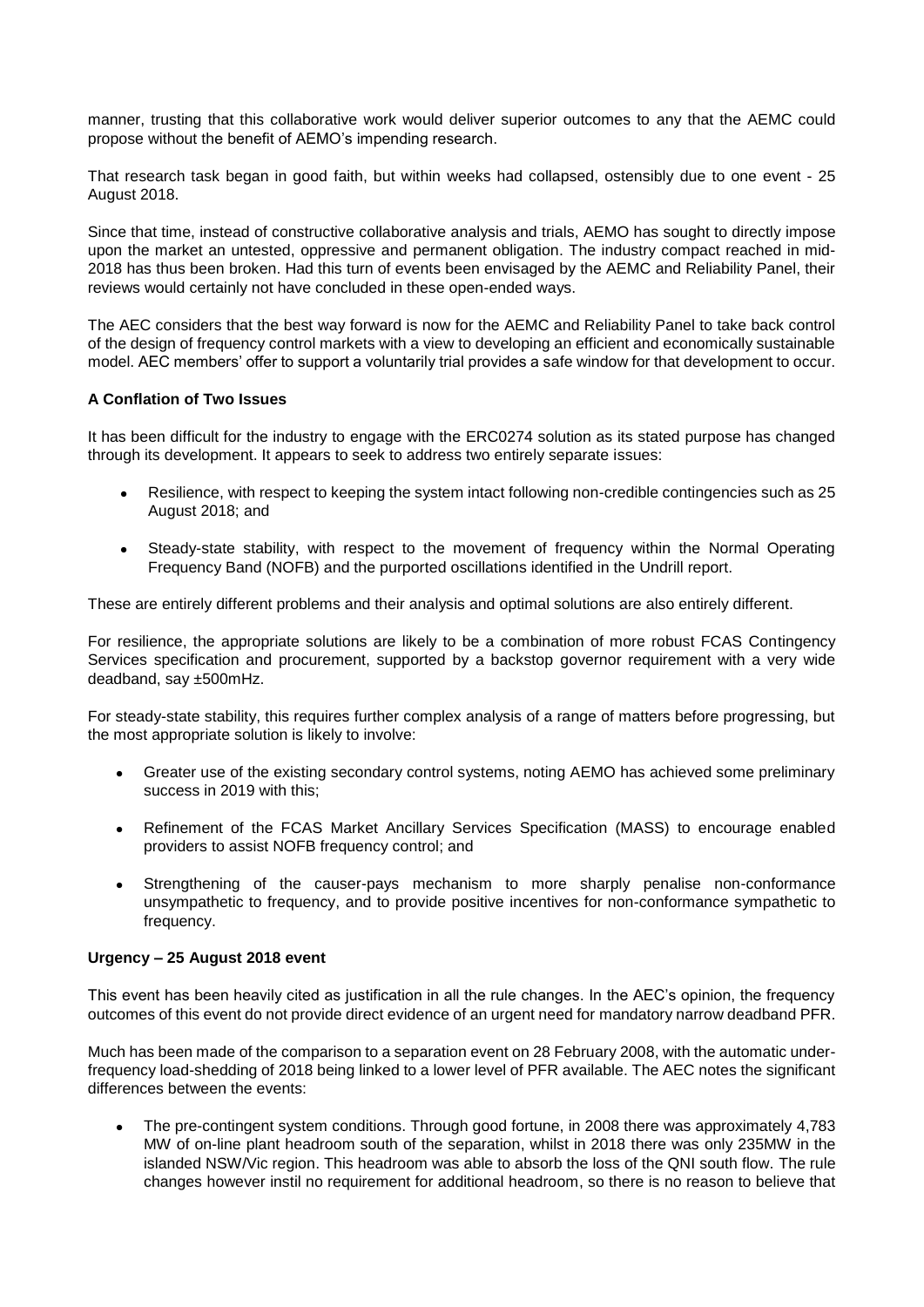the rule changes could have averted the need for automatic under-frequency load shedding in NSW/Vic in 2018.

 Because the 2008 separation was less complex, involving two not three islands, it was possible for AEMO operators to reconfigure the AEMO AGC systems much more quickly than in 2018. AGC systems were changed over to recognise the Queensland island in one minute in 2008 versus nine minutes in 2018. For those nine minutes Queensland generators were being driven higher in an attempt control a frequency measurement in NSW.

The prolonged high frequency in Queensland was strongly cited as problematic in 25 August 2018 event report. In response AEC noted that frequency remained within the FOS separation standard of 51Hz, with recovery to below 50.5Hz only 8 seconds longer than the 10 minutes allowed for in the FOS.

The AEC also disputes AEMO's claim<sup>4</sup> that this non-credible event was only 15% more severe than the NEM's largest credible contingency. Islanding is much more severe than the loss of the flow on the interconnector because the sources of response are effectively halved as a result of the separation, i.e. there was no ability for response in Queensland or South Australia to resist the frequency decline as there would be following the credible loss of a large generator in an intact system. In any case, the largest credible contingency (loss of largest generator) events are common and there is no evidence that power system resilience to these is deteriorating, as would be expected if an event supposedly only 15% greater was having such consequence.

These concerns raised about 25 August 2018 relate to *resilience* to non-credible events. The appropriate solution to this would be:

- Greater use of existing FCAS contingency services, and AEMO's existing ability to achieve geographic diversity of its sourcing.
- Potentially requiring generators to provide PFR beyond a very wide last-resort style deadband.

# **Urgency – NOFB performance**

The AEC accepts that NOFB performance deteriorated in the early part of this decade. This was fully acknowledged in the FCFR, and the AEC has always strongly supported its rectification, but it was also recognised in the FCFR that the deterioration had stabilised, remained within the NOFB FOS, and thus extreme actions were not warranted. There was some excursion from the FOS in the early months of 2019, but this was duly rectified by AEMO increasing its purchase of secondary frequency control as was intended by the 2001 design.

Thus the situation at the end of the FCFR was that NOFB performance was inadequate but not in crisis, and a careful technical process, led by AEMO, could look to solutions for its rectification, and, when these were found, a new NOFB FOS would be recommended. The AEC looked forward to this being undertaken expeditiously.

This approach was abandoned apparently on the justification of the Undrill report which claims to observe undamped oscillations within the NOFB. The AEC, and it appears AEMO, were previously unaware of this concern. Undrill's work was necessarily time limited and was unable to apply deep mathematical analysis of the qualitative observations. It should have immediately triggered more thorough analysis by local experts to fully understand its nature, and the cross linkages between units' governors and secondary frequency control that are causing it. Instead, AEMO has gone directly to submitting ERC0274.

In summary, AEC agrees that Undrill's observations are potentially serious – but the resulting urgency should be applied to greater research and trials, rather than moving directly to a solution that will create an entirely different frequency regime, which will almost certainly have its own risks.

-

<sup>4</sup> Rule change proposal Pg 41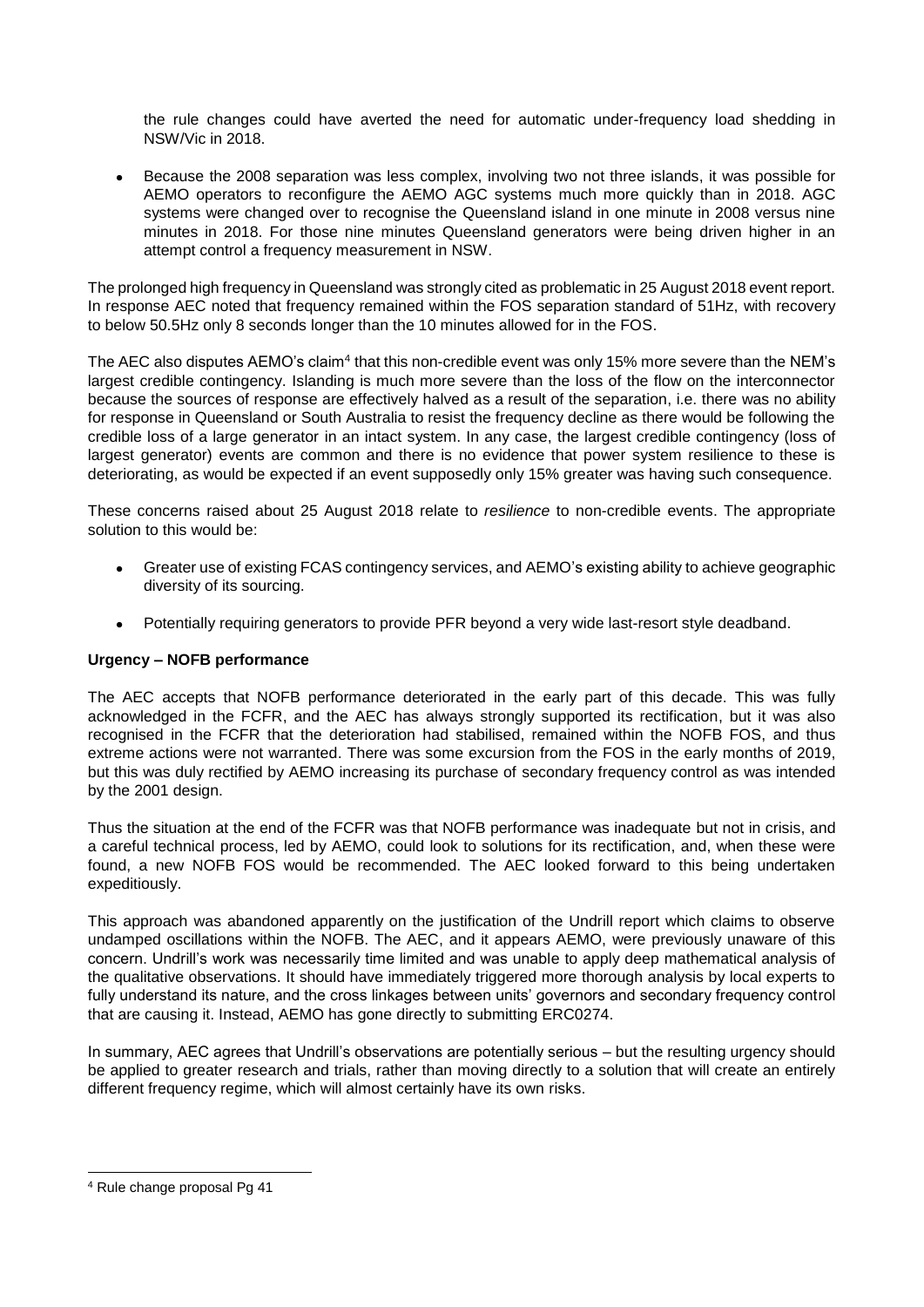#### **AEC recommends re-attempting a trial**

At the end of the FCFR, AEMO had committed to undertake a mainland trial of PFR from mainland generators. This would have had the benefit of AEMO introducing progressively greater PFR volumes with progressively lower deadbands. This would have provided valuable knowledge in terms of both:

- The technical performance of the power system and importantly whether widespread provision of narrow deadbands PFR had unintended consequences;
- The amount of additional PFR necessary to restore NOFB to a tight outcome, which would have informed the design of a market procurement of the service.

AEMO however abandoned the trial in late 2018. The AEC acknowledges that some generators responded to AEMO's initial request for assistance cautiously, and this response may have been interpreted as uncooperative.

Since that time AEC has recognised the missed opportunity of that abandoned trial. The AEC conducted a confidential survey of its members to identify whether plant would now be made available for a re-attempt of a similar trial. These responses have offered over 9,000MW of steam plant which seems more than adequate for the original objective. This would achieve the Undrill report's recommendation that one-third of the connected mainland capacity participate in such a trial<sup>5</sup>.

Thus, AEC members stand ready to assist, under AEMO direction, with voluntary provision of PFR that would:

- Remove the sense of urgency that exists in processing such significant rule changes; and
- Allow AEMO to determine the key technical and market matters that they identified as lacking at the end of the FCFR.

The AEC urges the AEMC to extend consideration of these rule changes such that the trial and research process that was envisaged by the FCFR final report may be carried out.

# **Rule is inconsistent with good market principles**

Mandating PFR provision runs counter to good market principles. The service comes unequally from different technologies and is substitutable between them. Some technologies, such as batteries, can provide extremely large PFR relative to their size, whereas others, for example wind turbines, have more limited, unidirectional capability.

Such circumstances imply that these different levels of service deserve differential reward. Obligation without compensation runs counter to this principle, in fact rewarding those technologies which are inherently less capable of PFR and penalising those which provide it well. These circumstances suggest the use of markets as the most efficient and fairest provision rather than obligation.

A reward commensurate to value is necessary for the long-term provision of PFR. It is widely recognised that the NEM is suffering on many fronts from failing to reward essential services that were once assumed to be inherently provided as part of generation, but, with the changing energy supply, are now in short-supply.

Recognition of this issue is core to the Energy Security Board's 2025 Market Design work<sup>6</sup>:

*"The market and regulatory arrangements need to provide incentives to deploy innovative measures*  to both reduce the need for system security services and to supply them more efficiently. The potential for the competitive market to deliver dynamic efficiency benefits needs to be realised as the NEM, and *power systems globally, change.* 

1

<sup>5</sup> Undrill Report 5 August 2019, pg 12

<sup>6</sup> Energy Security Board Post 2025 Market Design Issues Paper Sep 2019 Pg 24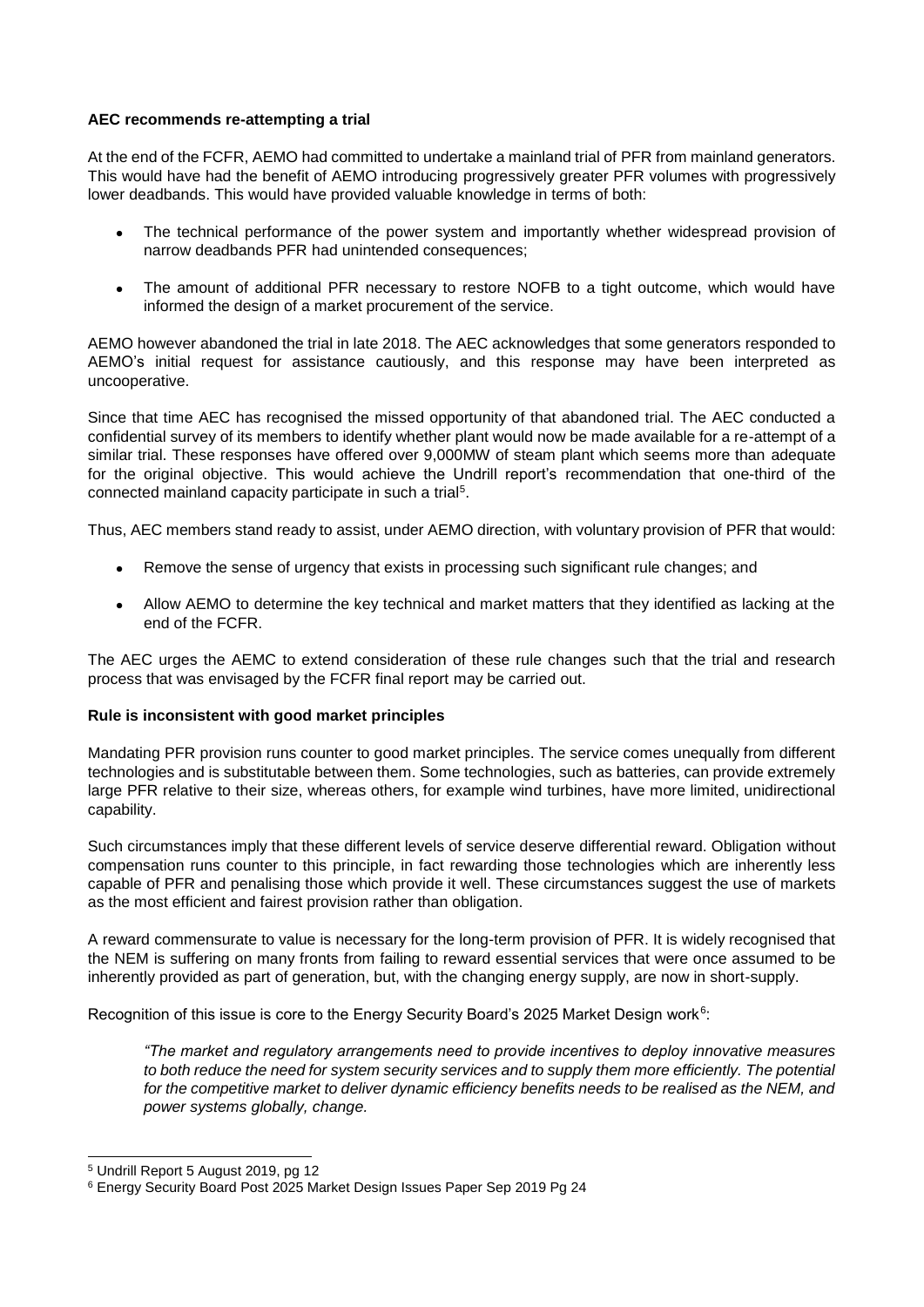*Within each overall market design option, a range of options for the procurement and dispatch of system security services is possible. Expanding the number of spot markets as currently used for*  frequency control ancillary services could provide the services needed while maintaining efficient *dispatch including co-optimisation between services and between services and energy*."

As one of its six pillars AEMO's Mission Statement<sup>7</sup> proposes new markets to support innovation:

*"Implement new approved market requirements, adapt rules and markets to emerging needs within current regulatory framework; and influence overarching reform of regulatory processes to support rapid innovation."*

These rule changes however drive in the opposite direction. Mandating PFR may see it adequately supplied for a time from traditional sources, before it, like many other system services, declines – as there is no reward to exploit the best technology for its provision.

Failing to recognise its value will also undermine the value proposition of exactly the new technologies that should provide the long-term frequency support to the NEM: batteries. Whilst bulk energy storage is most likely to be drawn mainly from hydro for many years, batteries have found an excellent market niche in a frequency control role. For batteries, frequency control is a large, if not the largest, part of their value proposition already (discussed further below). Provision of a PFR revenue stream may well see a range of new battery investments, which have the potential to remove any question of a need for PFR from the less nimble traditional technologies.

All PFR involves costs upon plant. This includes wear and tear on the unit, the need to operate it more conservatively in case the governor responds, and the costs of moving away from the most economic dispatch. Usually these are difficult to calculate with confidence. In the case of batteries, the calculation is more quantifiable as the cycling clearly deteriorates their life. These costs are however quite acceptable if providers are able to recover the value of their services through a common price.

#### **Headroom**

-

The AEC welcomes AEMO's clarification that the mandatory PFR will not oblige retention of any stored energy. This however raises the following issues:

- The physical response of the power system will be dependent on opportunistically stored energy, which will be random on the basis of market dispatch and other matters. It is not clear how this randomness creates additional confidence for AEMO.
- As there is no requirement to provide stored energy, it is likely that generators as a whole will respond much more effectively to high rather than low frequencies causing a lopsided NOFB performance and accumulating time error.
- It creates a new incentive for generators to effectively avoid the burden of compliance by intentionally operating without stored energy. The burden of managing the NOFB will then fall on the remainder, ultimately forcing all generators to look to ways to withdraw stored energy.
- One source of stored energy is available with confidence: those generators which have been enabled for R6 Contingency Raise which are required to maintain stored energy in return for FCAS revenue. It is likely that much of the support for NOFB frequency control will be drawn from this stored energy. Thus stored energy intended to protect the system from a contingency will be drawn down precontingency. This puts the system's resilience at risk as well as making compliance with the Market Ancillary Services Specification (MASS) more challenging.

<sup>7</sup> [https://www.aemo.com.au/-/media/Files/About\\_AEMO/Our\\_Vision/AEM037\\_Summary-booklet.pdf](https://www.aemo.com.au/-/media/Files/About_AEMO/Our_Vision/AEM037_Summary-booklet.pdf)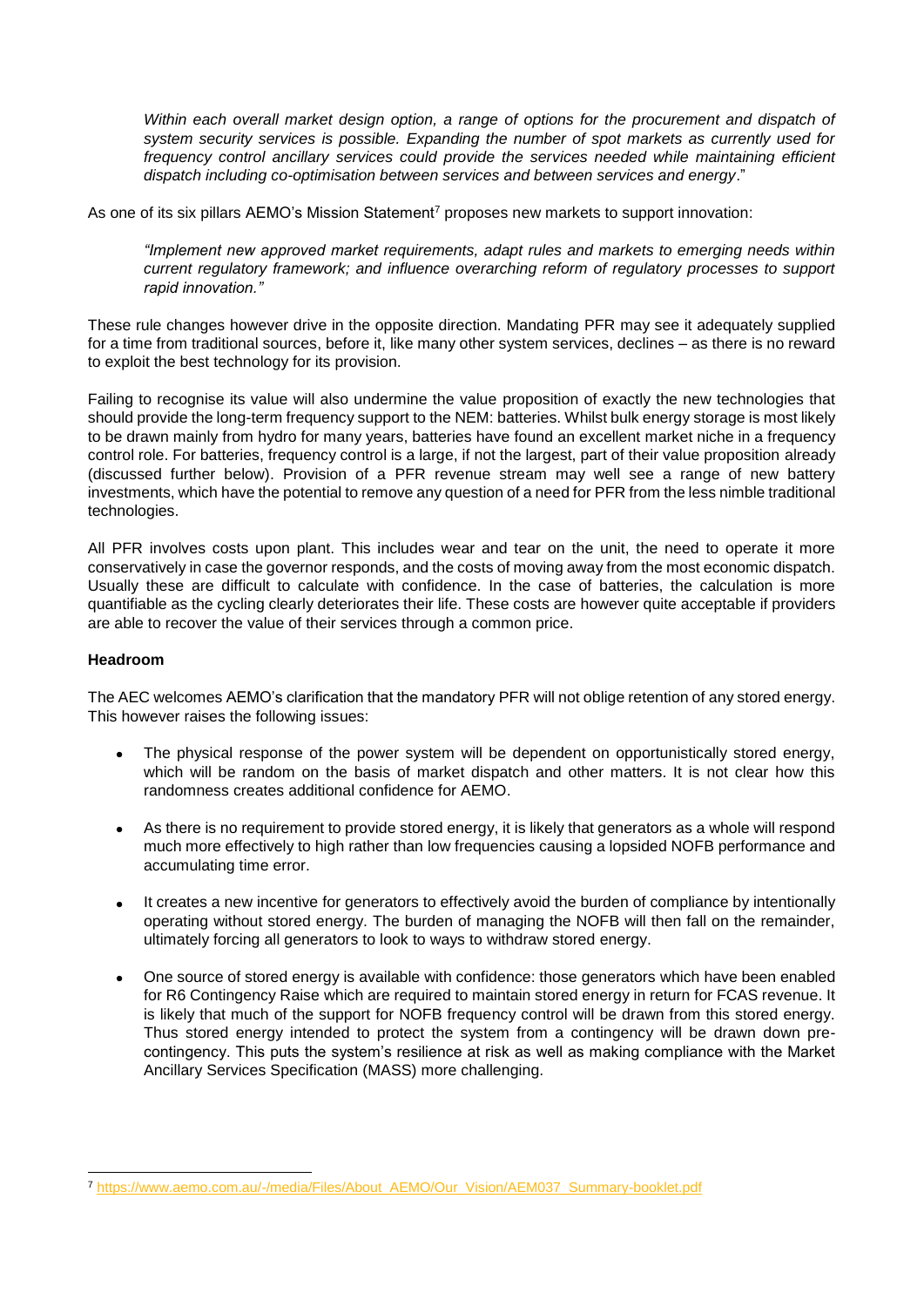Confidence in frequency response can only come about if the PFR is supported by a known quantity of stored energy. In turn, this can only come about through dispatched, compensated provision, ideally co-optimised with the energy markets similarly to the existing FCAS markets.

AEMO's clarification that uncompensated stored energy is not required makes ERC0273 appear less oppressive. However AEMO has proposed this limitation in its procedures rather than its draft rules, allowing mandatory headroom to be unilaterally imposed by AEMO in the future. The rule change should therefore be considered in the context of the possible future imposition of such an obligation, with its associated market inefficiencies, such as semi-scheduled renewables being required to continuously operate below their maximum outputs.

#### **Proposed Deadband is excessively tight**

As discussed above, if the objective of ERC0274 is to improve system *resilience* then an increase in *wideband* PFR is all that should be sought. The AEC considers that mandatory PFR with a deadband in the order of ±500mHz is appropriate for this purpose.

AEMO's claim that setting a wide deadband requirement would cause existing generators, which are providing PFR, to adhere to a narrower deadband than ±500mHz is not a reasonable rejection of such an approach. These generators have no obligation to provide any PFR at present and their existing provision would relate to a physical issue such as unadjustable equipment. If the equipment becomes adjustable, then with status quo rules it is likely that the PFR would be removed entirely. In any case, AEMO should not rely upon narrow band PFR provided coincidentally from generators that are neither obliged nor paid to do so. It is far better that a specified quantity of narrow band PFR be specifically purchased.

Even if the AEMC feels it is necessary to mandate PFR into the NOFB range, the proposal of a ±15mHz deadband is unreasonably tight and is unprecedented in Australia. Pre-NEM, deadbands of around ±50mHz were standard. The narrow proposal takes the NEM into uncharted territory and runs the risk of unintended consequences with possible hunting between machines. Control engineers typically recommend against such abrupt changes in system parameters. A managed, progressive reduction in deadbands, closely observed for unintended outcomes, to find the optimal deadband is the proper way to approach imposition of such an obligation. This is exactly the opportunity that the aborted 2018 mainland trial presented.

An obligation to prioritise frequency control ahead of following dispatch targets whenever the frequency is outside ±15mHz could mean that conditions are such that for very large periods of time generators captured by the rule are simply unable to follow dispatch targets. An oscillation could develop as the frequency comes back into the narrow band, followed by generators attempting to "catch-up" back to their dispatch trajectory, followed by the band being re-violated and so forth.

As not all generators will be captured by the PFR rule, this puts those subject to it at a significant competitive disadvantage in being able to obtain value through ramping to dispatch targets.

# **Existing FCAS markets distorted**

An advantage of the widespread adoption of more controllable electronic governors in recent years is that they can be made responsive to the enablement signals of the FCAS markets. This has meant that traders have been able to consider the true marginal cost of providing FCAS when composing their offers into the market. This in turn has provided the correct market signal with respect to new entry which has become a very significant part of the revenue proposition of the large-scale batteries that have recently joined the NEM.

If the ERC0274 rule change comes into being, then it becomes illegal to use the governors in this manner as they will need to be effectively continuously set to respond, whether or not the unit is actually enabled for an FCAS contingency service. This means the marginal cost of being enabled falls to zero, which in turn will distort traders' composition of their offers into the FCAS contingency services. This distortion is anticipated by AEMO in the rule change itself:

"*The proposed rule could, arguably, increase the number of Generators who offer their services into the Contingency FCAS markets, due to the reduced opportunity cost of providing Contingency FCAS.*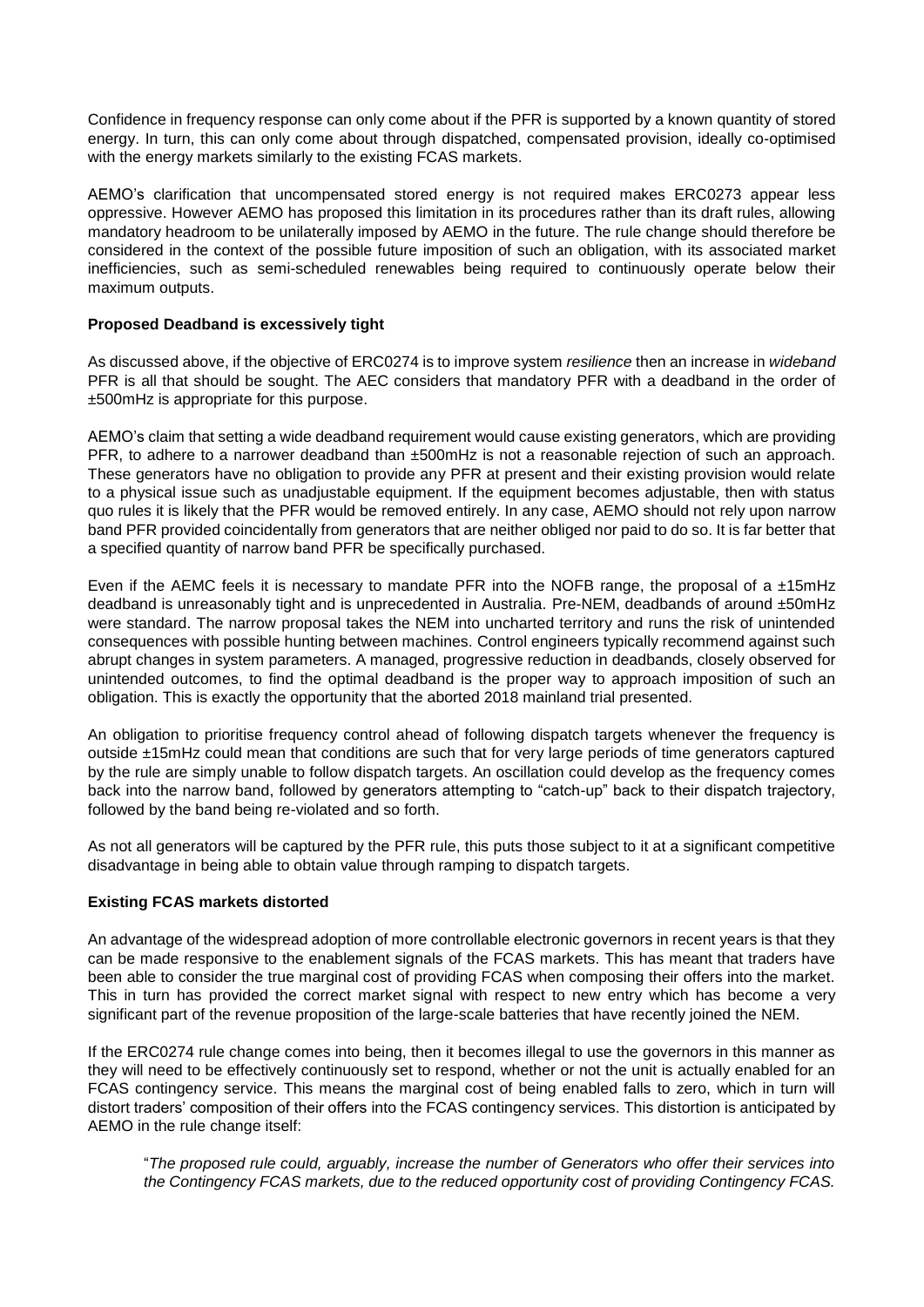*This increased supply may then put downwards pressure on the price of Contingency FCAS, reducing potential Generator revenues from that market."<sup>8</sup>*

Furthermore, the frequency control services obligated by this rule change will be used as an *alternative* to purchasing regulation services voluntarily offered into a competitive market. The Consultation Paper extraordinarily describes this uncompensated appropriation of a critical service as a *benefit*:

*"A potential reduction in expenditure on FCAS procurement by AEMO, predominantly due to a potential reduction in the need for regulation services…..The inclusion of sufficient PFR that is responsive to frequency within the NOFB may allow for the quantities of regulation service procured by AEMO to be reduced."<sup>9</sup>*

These two effects will then destroy the important signal the FCAS markets are creating for innovation, such as the recent development of large-scale batteries. Whilst large-scale batteries remain an expensive option for full firming of *energy* output in the NEM, they provide an excellent source of frequency control, and thankfully this value is being recognised in their current revenues from FCAS, which are presently dominating their income. ERC0274 therefore presents an existential threat to the role of large-scale batteries in the NEM.



*Figure 1: Battery Storage revenues by market (2018-19)*

Source: Cornwall Insight Australia

# **Causer-Pays undermined**

The AEC supports the clarity provided in ERC0263 that response to frequency control should not be considered non-conformance with dispatch instructions.

The existing causer-pays mechanism provides a weak, indirect incentive for PFR – through avoidance of a penalty. The strengthening of causer-pays signals in order to incentivise PFR was one of the possible marketbased frameworks recommended for further investigation by the FCFR. For example, generators could receive

1

<sup>8</sup> ERC0274 Pg 56

<sup>9</sup> ERC0274 Consultation Paper Pg 97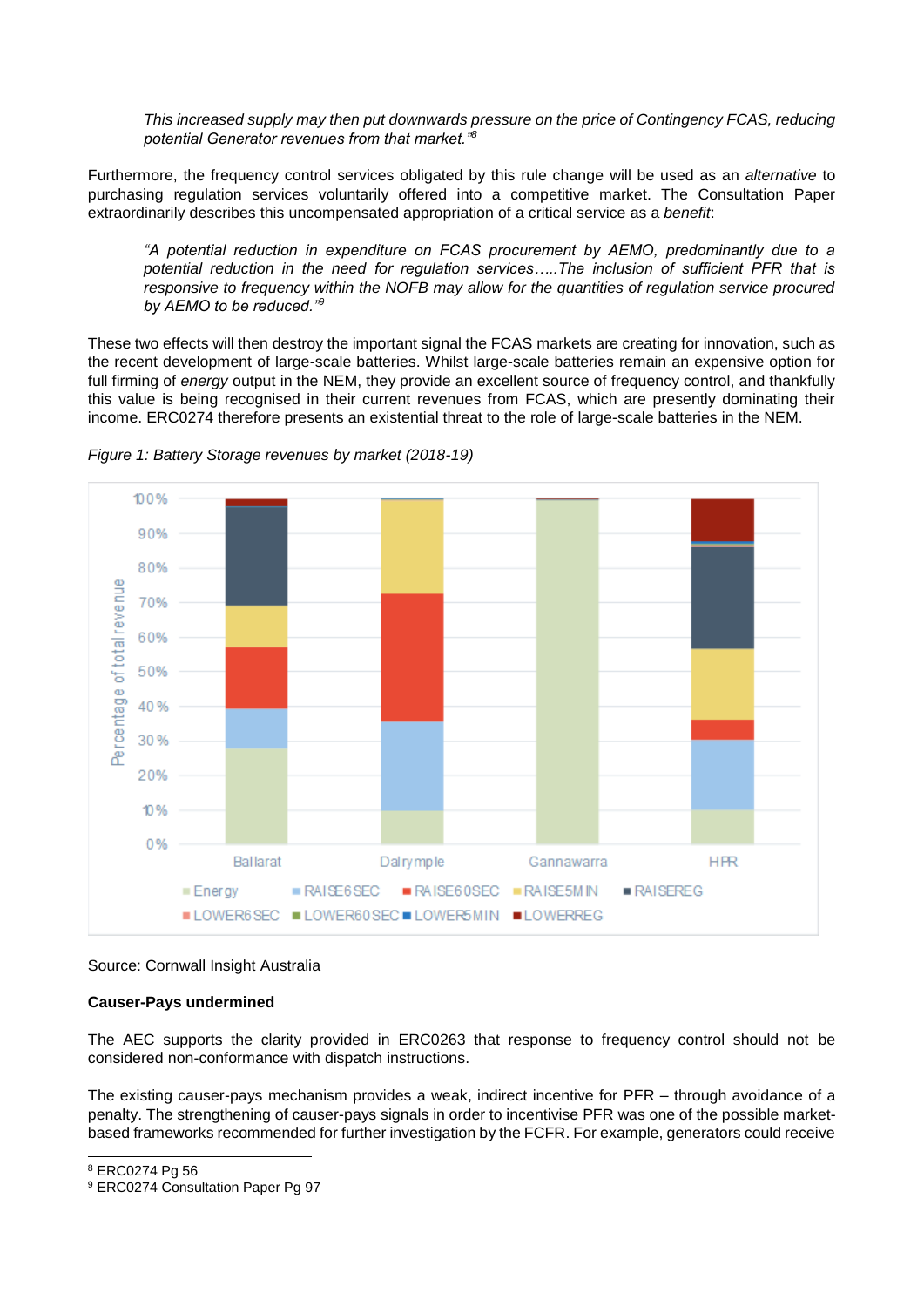a measurable financial reward where their PFR caused a unit to move away from a dispatch trajectory in sympathy with the frequency. Such a concept was supported by the AEC in its submission.

The proposal for blanket exemptions from causer-pays in ERC0263 however seems contrary to that intent. AEMO has proposed that where a generator has convinced AEMO that it has installed PFR to the capability of its plant, that it be relieved of all penalties.

This is intended to encourage the plant to voluntarily enable PFR in the manner that ERC0274 mandates. Quite apart from it being a redundant incentive in the presence of an obligation, the relief from penalty is given to all technologies and performances, despite very different actual PFR deliverability. This is clearly a poor signal. Indeed, the relief has most value to the technologies which are inherently *least* capable of responding in sympathy to frequency, i.e. it most greatly rewards the poorest PFR performers.

Finally, the relief will undermine the beneficial incentives that causer-pays has provided since 2001 by encouraging generators to not deviate from their dispatch trajectory in a manner unsympathetic to frequency. This signal has become more important as the market invests in wind and solar and has shown real benefit through a number of wind and solar plants investing in batteries at their connection points in order to minimise exposure to causer-pays signals. Batteries can perform this role very well. The ability to store five minutes' production in order to meet the energy promised in the semi-dispatch target is an efficient and cost-effective innovation justified by the private benefit of the causer-pays signal but with large public benefit. It is however still more expensive than activating frequency control equipment that can reduce solar-wind output (but not increase it). Under ERC0263, activating down frequency response will become the cheaper option to relieve the plant of all causer-pays incentives.

At the extreme, the tripping of a large traditional unit causes a significant frequency excursion and extreme deviation from the unit's dispatch trajectory. The causer-pays system correctly heavily penalises units as a result of such events, which intends to allocate the costs of frequency correction on the causing party. ERC0263 will remove this penalty entirely.

The AEC does not deny that the causer-pays mechanism is far from perfect in linking the system impact of plant performance to participant costs. However the solution is not to abandon the mechanism entirely as proposed in ERC0263, but to strengthen it, as was intended in the FCFR.

# **Sunset**

The AEC has discussed above industry's preparedness to remove the urgent concerns about current frequency control by participating immediately in a PFR trial, which we hope should enable a restoration of the investigation of more market-based mechanisms as anticipated by the FCFR.

If, however, the AEMC feels this offer is unable to satisfy their concerns, and that ERC0274 must be made in order to restore immediate confidence in NEM frequency, then we request it is only put in place for an interim period until a long-term solution can be developed. We therefore suggest that if the rule must be made, it lapses after three years. This should provide more than adequate time to develop a model that is economically sustainable over the long-term.

This is likely to be a much better discipline on all parties than making an open-ended rule, even if accompanied by a statement of preference for a market solution to be developed in time. As the proposed rule is likely to remove parties' short-term concerns , it is likely the industry would de-prioritise focus on a long-term solution, and the rule will apply until existing PFR capability retires and there is simply no physical PFR plant left. Thus the long-term frequency situation could become a far more serious situation than experienced today, and there will be no physical options in existence that can be simply appropriated through more obligations.

A sunset will maintain the industry's discipline to develop a mechanism that is sustainable over the long-term.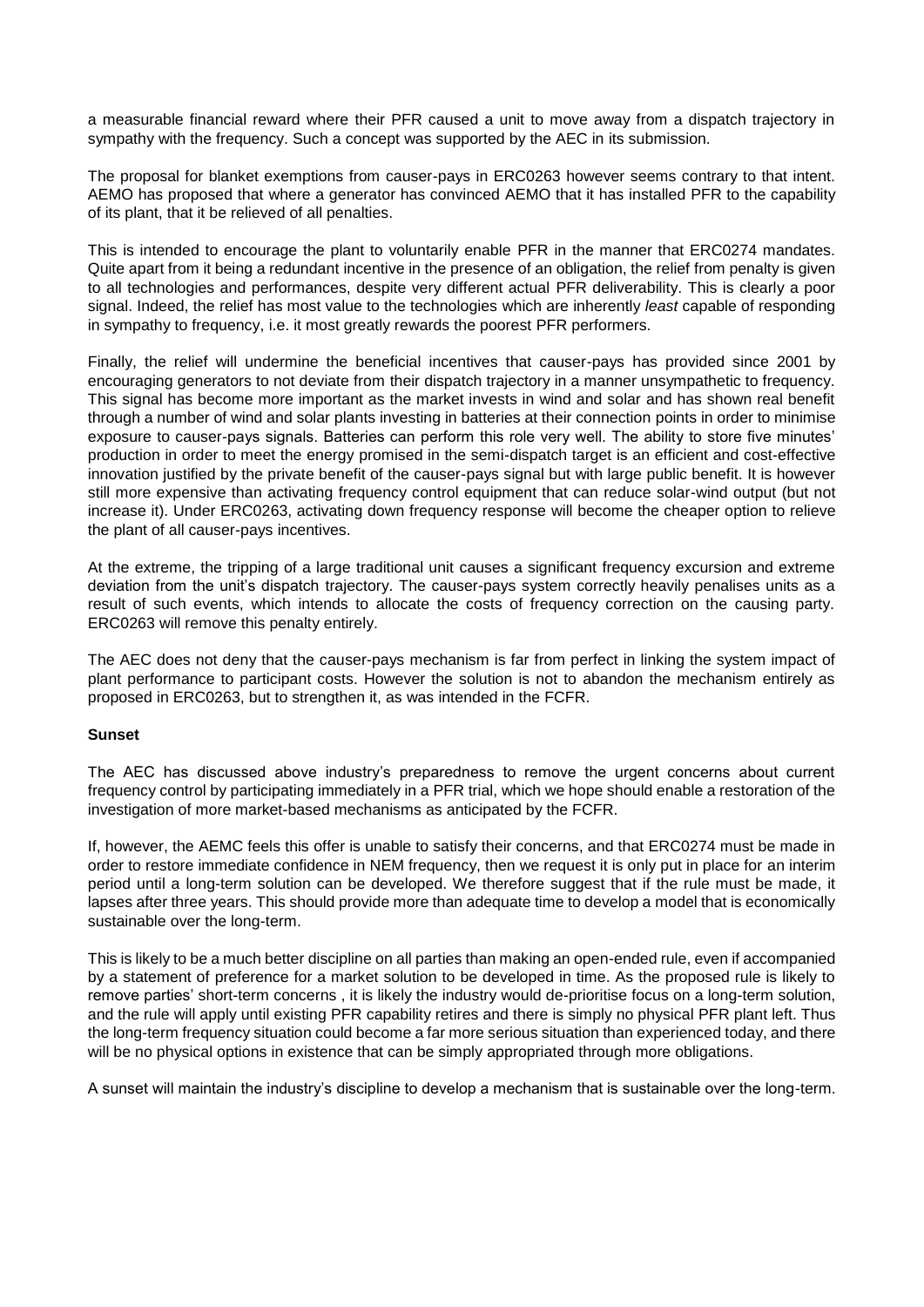# **Contracted and Regulated payment options**

The Undrill report's observation<sup>10</sup> that about one-third of plant in service would be satisfactory for a field trial suggests that a universal obligation is unnecessary. In that context competitive procurement is entirely feasible – such that PFR can be obtained only from the third most willing parties, with the lowest offers of provision.

Even simplistic competitive arrangements do require AEMO, with the guidance of the Reliability Panel, to set a demand on behalf of the power system, i.e. these parties must determine how much PFR makes the system adequately safe versus the cost of obtaining it. This of course places AEMO in the difficult position as they will either be criticised for spending too much, or, upon an extreme event, be criticised for not procuring enough.

This, however, is AEMO and the Panel's essential role – to act as the customer's proxy and optimise these trade-offs. In doing this, they set standards and predictability over the long-term. In contrast, ERC0274's obliging PFC from all available plant may appear attractive as an avoidance strategy, but as a result leaves the system's secure envelope undefined and effectively random: PFR will only be present on an opportunistic basis. Determining the trade-offs behind competitive processes is a healthy discipline for a power system that AEMO and the Panel should not resile from it.

Whilst a sophisticated market co-optimised with dispatch is ideal, AEC accepts the desire for rapid implementation. Below are several simple approaches to valuing PFR that could be implemented in the same timeframe as ERC0274, in declining order of preference:

1. Competitive Tenders

A circumstance of only requiring about one-third of plants to provide PFR could easily lend itself to a nonmarket ancillary services tender arrangement as is already performed by AEMO for System Restart Ancillary Services (SRAS), Network Support and Control Ancillary Services (NSCAS) and for long-notice Reliability and Emergency Reserve Trader (RERT). AEMO could oblige delivery performances similar to those proposed in ERC0274, but obtained through voluntary rewarded provision.

2. Partially Regulated arrangement

The UK National Grid arrangements described in appendix F of the consultation paper could be described as a quasi-competitive process; regulated for volume but not price. In this all capable generators are obliged to offer PFR (and/or other services) but are at liberty to offer a price for those services, and the market operator calls upon the services according to lowest price to meet their perceived need. Whilst AEC is doubtful of the need to regulate volumes, it is certainly preferable to an uncompensated mandatory obligation.

3. Mandatory delivery with regulated payment

Should the AEMC consider it essential that all equipped plant provide narrow-band PFR, the service then takes on characteristics of a natural monopoly, in which case a competitive process would be impossible. Fortunately, the NEM has processes and a regulator dedicated to replicating competitive outcomes upon natural monopolies. The rule could require that all PFR delivered is subject to a regulated fair payment. This would be determined by the Australian Energy Regulator (AER). The AER could determine the long run cost of providing PFR from particular technologies, subject to advice from AEMO as to the amount of response each provider was delivering. This would then be recovered as an ancillary service from customers.

Such a regulated process is not unlike the manner by which all frequency control services were rewarded prior to the creation of the FCAS markets in 2001.

# **Other causes of frequency performance deterioration**

The AEC notes there are many causes for the deterioration of frequency performance in the NEM, for which the permitted withdrawal of generator PFR is only one. AEMO concurs on this point, however the approach in

-

<sup>10</sup> Undrill report 5 August 2019, pg 12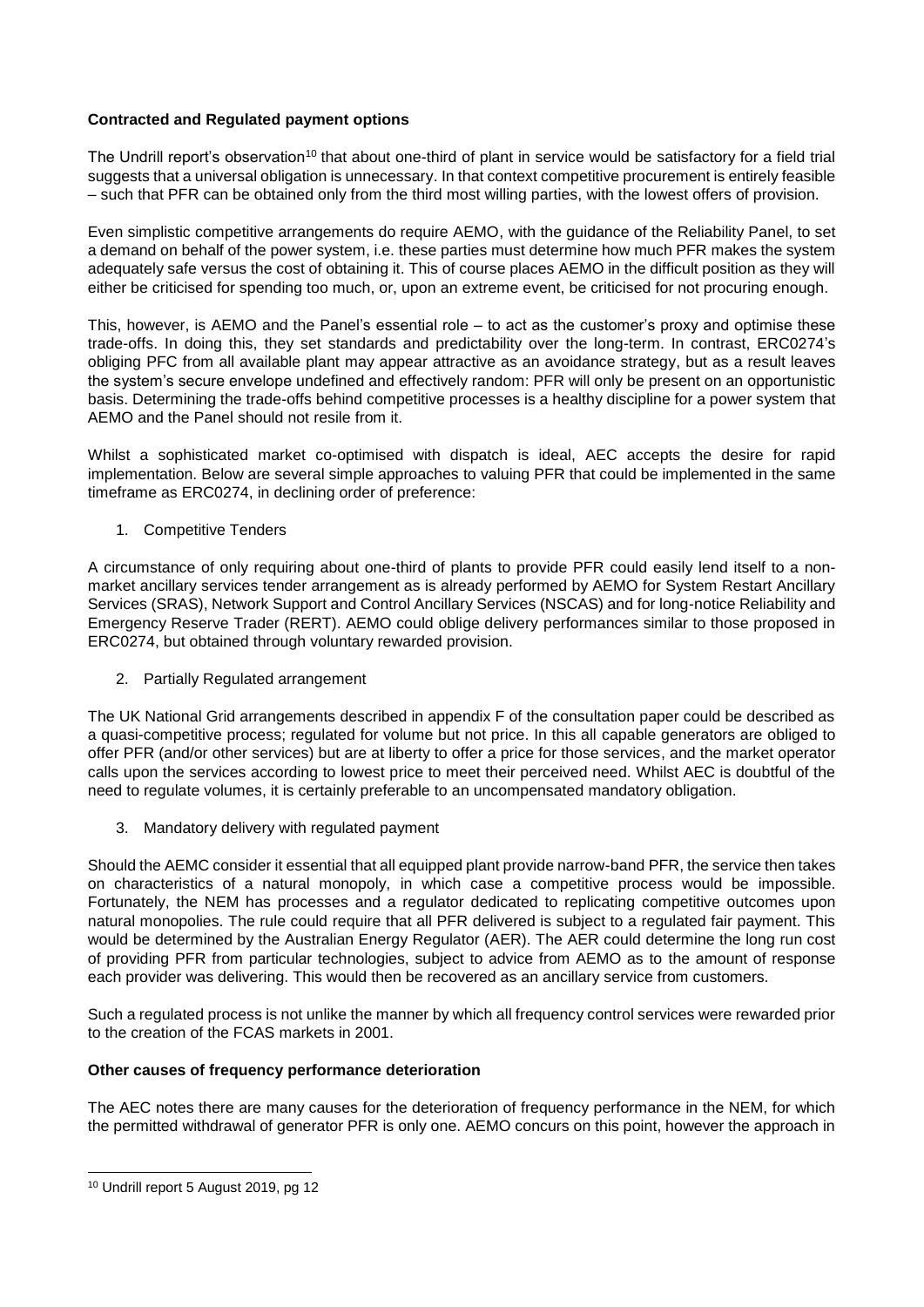ERC027 focuses entirely on the one supposed concern and runs the risk of de-prioritising critical work on the other causes. We note in particular:

- There is no available data that attempts to identify the share of the deterioration that was caused by the withdrawal of generator PFR. This should be possible through analysis of frequency performance around key dates of generator governor change.
- The growth of large-scale variable generation, whose FCAS contribution factors indicate this is a substantial cause of NOFB frequency fluctuation. Work needs to be carried out to see how compliance with semi-dispatch target accuracy can be improved, and how the causer-pays incentive can be strengthened to encourage more innovations such as the Lake Bonney Battery Energy Storage System<sup>11</sup>.
- The need to oversee small-scale inverter compliance with AS4777/2015.

# **Transparency**

In July 2019 the AEMC made Rule  $ERCO273^{12}$  that obliges reporting on the outcomes of FCAS markets:

- The AER in respect of market outcomes; and
- AEMO in respect of technical performance.

The AEC supports AEMO's reporting obligations and considers that if a rule change is made that attempts to obtain PFR through obligation, or more preferably via a market, then it should include reporting obligations. This will assist plant owners understand their own roles in the context of the broader system.

In particular AEMO should provide aggregated information in relation to activated provision of PFR, deadbands, droop and response time. The AEC anticipates that:

- Generators with different performance characteristics would be grouped into tiers, and the number and capacity of units in each tier reported.
- Averages of dead-bands, droop and response time characteristics would be reported.

The reporting would provide the information in national quantities and, to the extent permissible by confidentiality also be broken up into plant types and regions.

The information would need to be kept updated upon any future change in generator participation or parameter. It should apply immediately any process to increase PFR begins, either as a result of this rule change or upon the re-attempt of a voluntary mainland trial. If the rule change is made, such information would be extremely helpful during the implementation period. During either a trial or implementation period, this reporting would need to be live and potentially updated daily.

# **Opportunities for market solutions**

1

Table 4.1 of the Consultation Paper has reproduced a good summary of Primary frequency response options presented as part of the of the FCFR's work plan. ERC027 is option C which the AEC has always considered the worst of the seven options – the only blunt, non-voluntary and entirely uncompensated proposal. Whilst the themes in Options E (new dynamic markets), F (two-sided causer pays) and G (deviation pricing) represent ideal approaches, it is recognised that these will take some time to develop in themselves. In the meantime:

 Options A (PFR required from regulation FCAS) and B (changing contingency FCAS triggers) appear to be quickly implementable, potentially without a rule change.

<sup>11</sup> <https://www.infigenenergy.com/lake-bonney-battery-energy-storage-system-0/>

<sup>12</sup> <https://www.aemc.gov.au/rule-changes/monitoring-and-reporting-frequency-control-framework>